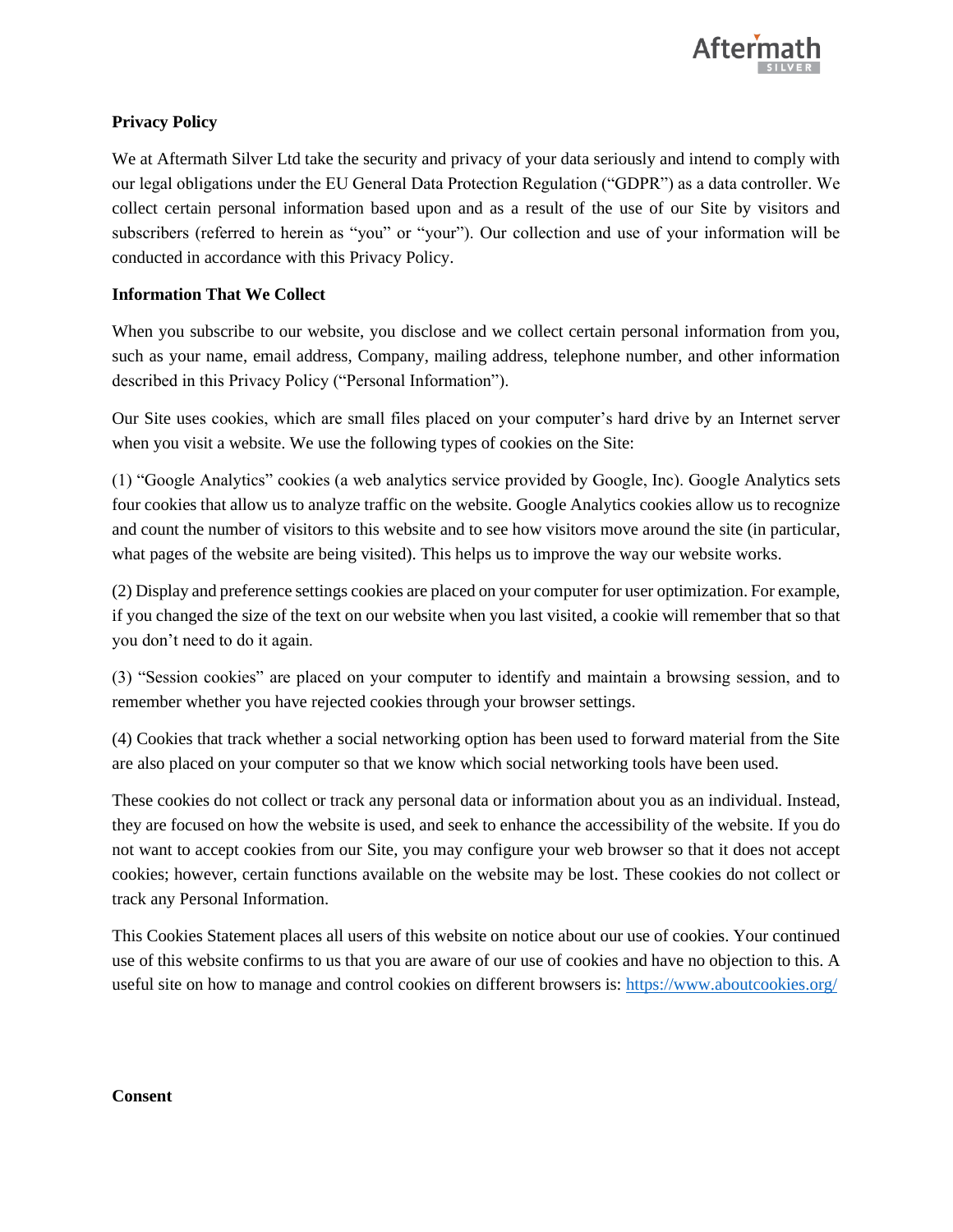

By providing your Personal Information through the Site, you consent to our collection and use of your Personal Information and other information in accordance with the terms of this Privacy Policy. This consent is the legal basis on which we use your Personal Information.

### **Our Use of Your Personal Information**

We will use your Personal Information to process your subscription or requests for information. We may also use such Personal Information to offer additional information to you about us, our projects, to customize the types of information and promotional materials you receive from us, evaluate how our Site is being used and the audience our Site is reaching, identify market trends and market interests that help us improve the products and services that we offer, and develop and improve the content and operation of our Site to better serve the needs of our subscribers.

(1) Sharing Information with Other Companies. We will not share your Personal Information with affiliates or third parties.

(2) Email Addresses. We will use your email addresses to send you news releases. If you submit an inquiry via email about your subscription, for security reasons we may ask you to provide additional information so we can verify your identity.

(3) Storing Information. We store your Personal Information in order to provide ongoing services to you. Your information is stored electronically with our web provider. Your e-mail addresses are stored with Hubspot, which is our e-mail campaign platform. You can read more about their privacy policy here: <https://legal.hubspot.com/privacy-policy> We may also share your personal data to our employees, contractors and agents in order to provide ongoing services to you per your request, to carry out our obligations under our contract with you or for our legitimate interests. We require these parties to keep your personal data confidential and secure and to protect it in accordance with the law and our policies. They are only permitted access to your data for the lawful purpose for which it has been shared by you and in accordance with our instructions. Except as provided above, we will not disclose Personal Information to any other third parties.

(4) Promotional Materials. We may send you information which we believe to be relevant to your interests. Though we hope you gain value from the email messages you receive, you can choose to opt out of receiving further messages by following the instructions provided at the bottom of each email.

We will reveal your personal information without your prior permission only when we have reason to believe that the disclosure of this information is required to establish the identity of, to contact or to initiate legal proceedings against a person or persons who are suspected of infringing rights or property belonging to us or to others who could be harmed by your activities or of persons who could (deliberately or otherwise) transgress upon these rights and property. We reserve the right to disclose personal information when we have good reason to believe that this is required to comply with applicable laws and regulations, to respond to a subpoena, search warrant or other lawful request for information we receive, or to otherwise protect our rights.

### **Your Rights**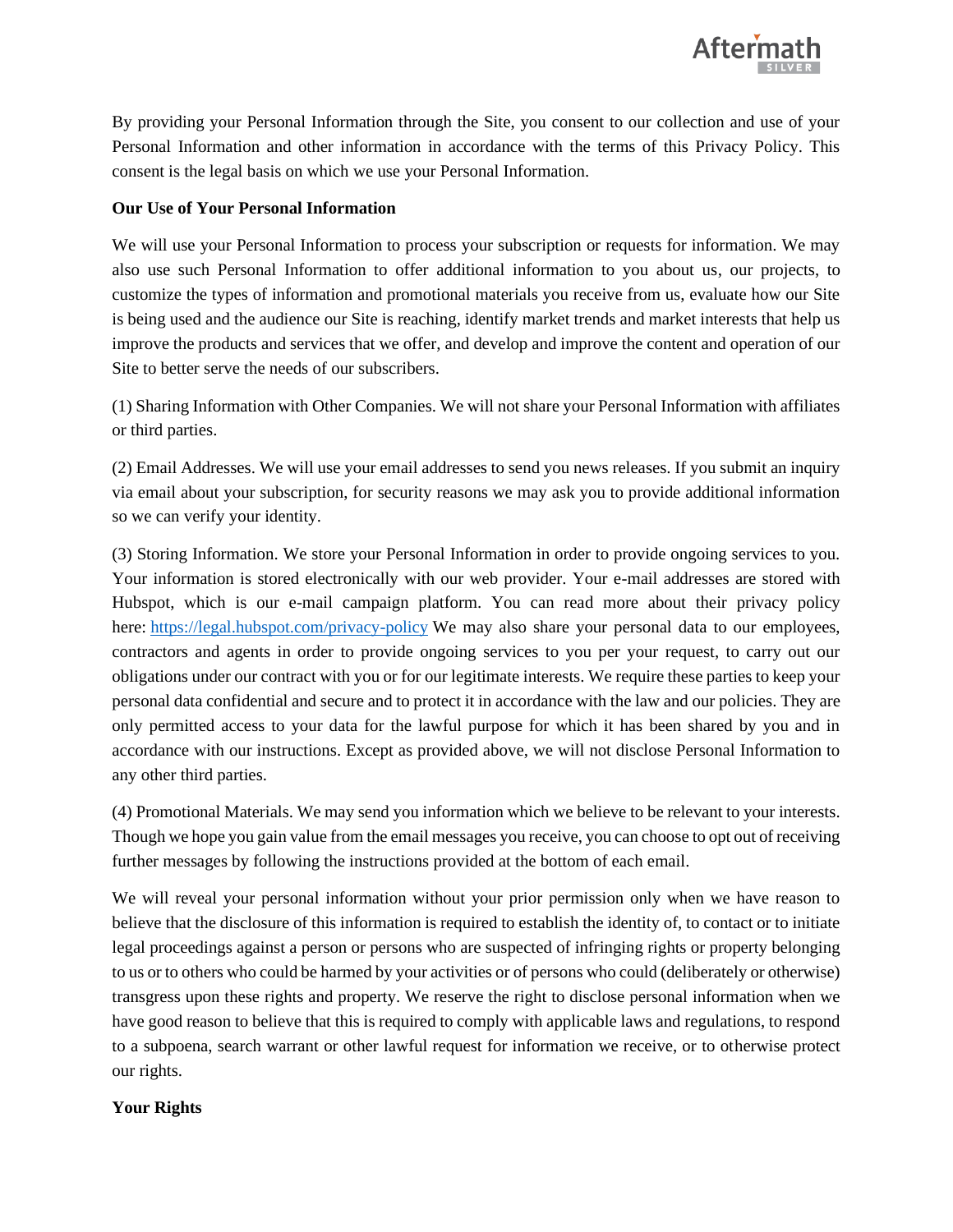

(1) You have the right to information about what personal data we process, how and on what basis as set out in this policy.

(2) You have the right to access your own personal data to understand whether we hold information about you and, if so, for us to give you certain details about that information and/or the information itself. This is commonly known as a subject access request, which you may request by contacting us through info@aftermathsilver.com We may require additional information to verify your identity before handing over your information.

(3) You can correct any inaccuracies in your personal data. To do so contact us through info@aftermathsilver.com.

(4) You have the right to request that we erase your personal data where we were not entitled under the law to process it or it is no longer necessary to process it for the purpose it was collected.

(5) While you are requesting that your personal data is corrected or erased or are contesting the lawfulness of our processing, you can request for its use to be restricted while we comply with your request.

(6) You have the right to object to data processing where we are relying on a legitimate interest to do so and you think that your rights and interests outweigh our own and you wish us to stop.

(7) You have the right to receive a copy of your personal data and to transfer your personal data to another data controller. We will not charge for this and will in most cases aim to do this within one month. We may require additional information to verify your identity before handing over your information.

(8) You have the right to be notified of a data security breach concerning your personal data.

## **Security**

Although we take the security of your Personal Information very seriously and are constantly improving our efforts to protect it, no electronic communication over the Internet can be guaranteed to be completely secured. Should a breach of personal data occur (whether in respect of you or someone else) then we will take notes and keep evidence of that breach. If the breach is likely to result in a risk to the rights and freedoms of individuals then we will also notify the Information Commissioner's Office.

### **Changes to Privacy Policy**

From time to time, we may revise this Privacy Policy. If we make revisions that change the way we collect or use your Personal Information, those changes will be posted in this Privacy Policy and the effective date will be noted at the bottom of the Privacy Policy. You should review it periodically so that you are up to date on our most current policies and practices. If we make material changes to this Privacy Policy, we will notify you by placing a notice on the Site and by sending a notice to you via email to your last email address in our records. Please note that you are responsible for updating your personal information with us, including any changes to your email address. In the event that the last email address you have provided us is not valid, or for any other reason is not capable of delivering to you the notice described above, our